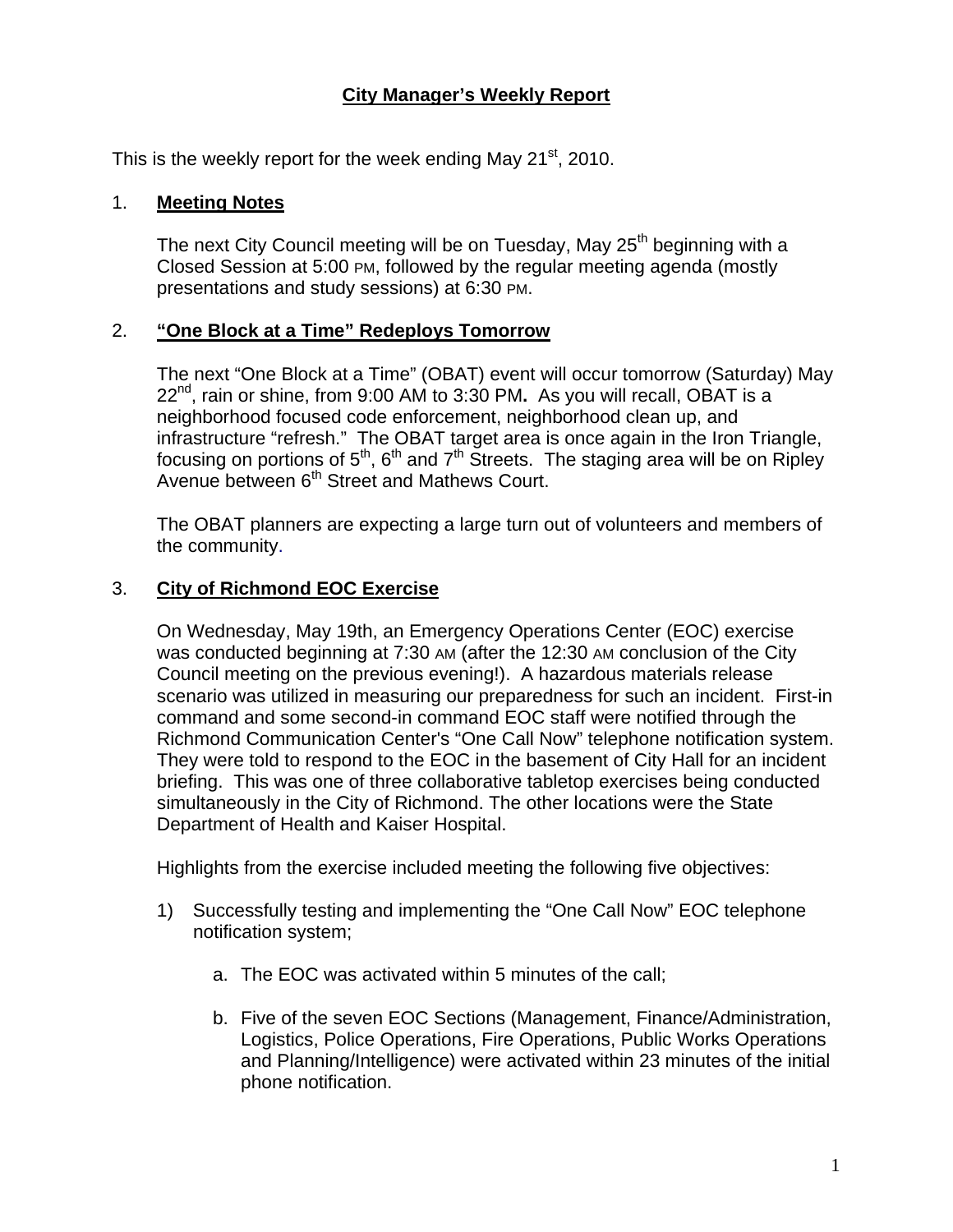- c. 54% of staff reported within the first hour, 81% within the first 90 minutes.
- 2) Successfully practicing problem solving in a group setting;
- 3) Achieving a better understanding of EOC roles and responsibilities while working within the Incident Command System (ICS) structure;
- 4) Successfully identifying available needed resources;
- 5) Gaining a greater awareness of the effort needed when responding to a hazardous material incident; and understanding the importance of activating the Community Warning System as soon as possible.

In the past nineteen years, the EOC has been activated forty-nine times, including drills and actual incidents. This was our first exercise in the new EOC since coming back to the renovated Civic Center complex.

Thanks go out to Emergency Services Manager Kathy Gerk, and members of the exercise design team, Ofelia Alvarez, Jerry Anderson, Michael Banks, Chris Castanchoa, Courtney Creswell, Greg Hardesty, Sue Hartman, Carroll Holthaus, Everett Jenkins, Robyn Kain, Edric Kwan, Cecily McMahan, Ed Medina and Jeff Simas for making this drill a success.

# 4. **California Cities Gang Prevention Network Meeting**

City of Richmond Police Chief Chris Magnus and Neighborhood Safety Director DeVone Boggan joined mayors, police chiefs and other California city leaders in Sacramento for a meeting of the California Cities Gang Prevention Network.

The California Cities Gang Prevention Network seeks to reduce gang-related violence and victimization through cross-city peer learning, identifying and implementing best practices, and initiating state and federal policy changes to support local practice. Participating network cities include Richmond, Fresno, Los Angeles, Oakland, Oxnard, Sacramento, Salinas, San Bernardino, San Diego, San Francisco, San José, Santa Rosa and Stockton.

Meeting participants learned how a balanced and collaborative approach utilizing prevention, intervention and enforcement can successfully reduce gang violence. They also explored the role of state and federal governments in supporting municipalities' gang reduction efforts, including ways to make funding streams more flexible for local gang prevention efforts.

US Attorney General Eric Holder also addressed the group on emerging federal policies and intergovernmental partnerships for reducing gang violence in cities.

The 13-city Network is sponsored by the National League of Cities' (NLC) Institute for Youth, Education and Families and the National Council on Crime and Delinquency and is supported by grants from the California Wellness Foundation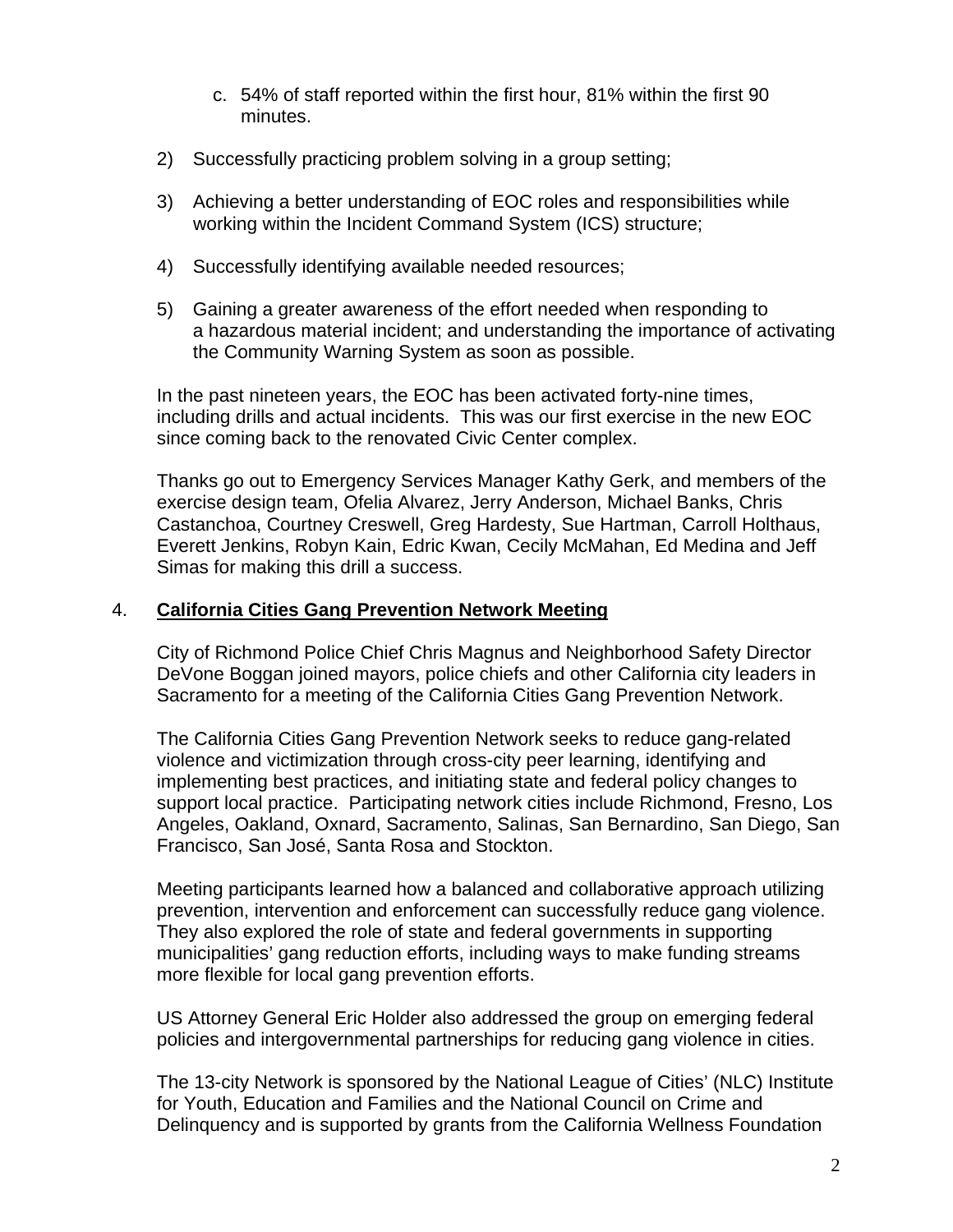and the California Endowment, with earlier support from the Evelyn and Walter Haas, Jr. Fund, the East Bay Community Foundation and the Richmond Children's Fund. Kaiser Permanente provided additional support for this meeting.

#### 5. **Richmond Youth Media Productions Presents "Who I Am"**

For the past 4 years, **Richmond Youth Media Productions** has been training young people in West Contra Costa County to create their own polished and compelling television programs addressing topics of interest to them and their community. Several members of the Richmond Police Department have worked closely with Program Director Paul Shain and others to get this off the ground and the results are very exciting.

Richmond Youth Media have announced the premier screening of the first of a series of ½ hour television programs made entirely by young people for young people in greater Richmond and beyond. The series seeks to dispel the traditional negative views of Richmond youth by highlighting Richmond youth leaders across a wide community spectrum.

The season premier will be held at Richmond High School's Little Theatre on Friday, June  $4<sup>th</sup>$  from 10:15 AM to 10:45 AM. A reception for participants, supporters and press will be held on the stage after the screening.

Richmond Youth Media Productions is generously supported by Chevron, the City of Richmond Community Fund, the Richmond Police Department, the West Contra County Unified School District, Richmond YouthWORKS, the Zellerbach Foundation, the San Francisco Foundation and others.

# 6. **Office of Neighborhood Safety Activities**

# Lifeskills Graduation

On May 17<sup>th</sup>, the Office of Neighborhood Safety (ONS) in partnership with the IMPACT Program and Project Pride facilitated its first Life Skills Training graduation in the City of Richmond. Fifteen program graduates, family and friends attended the ceremony held in North Richmond at the Project Pride community facility where the 20 weeks of life skill training were held. ONS staff, IMPACT facilitators, Project Pride staff, IMPACT board member Lesa Macintosh, and City of Richmond Mayor Gayle McLaughlin were in attendance.

#### Lifelines to Healing Initiative Conference

ONS participated in the Lifelines to Healing Initiative Conference held in Oakland where the focus was on the community impact of urban violence and the role of clergy and congregations to stem the tide of this violence.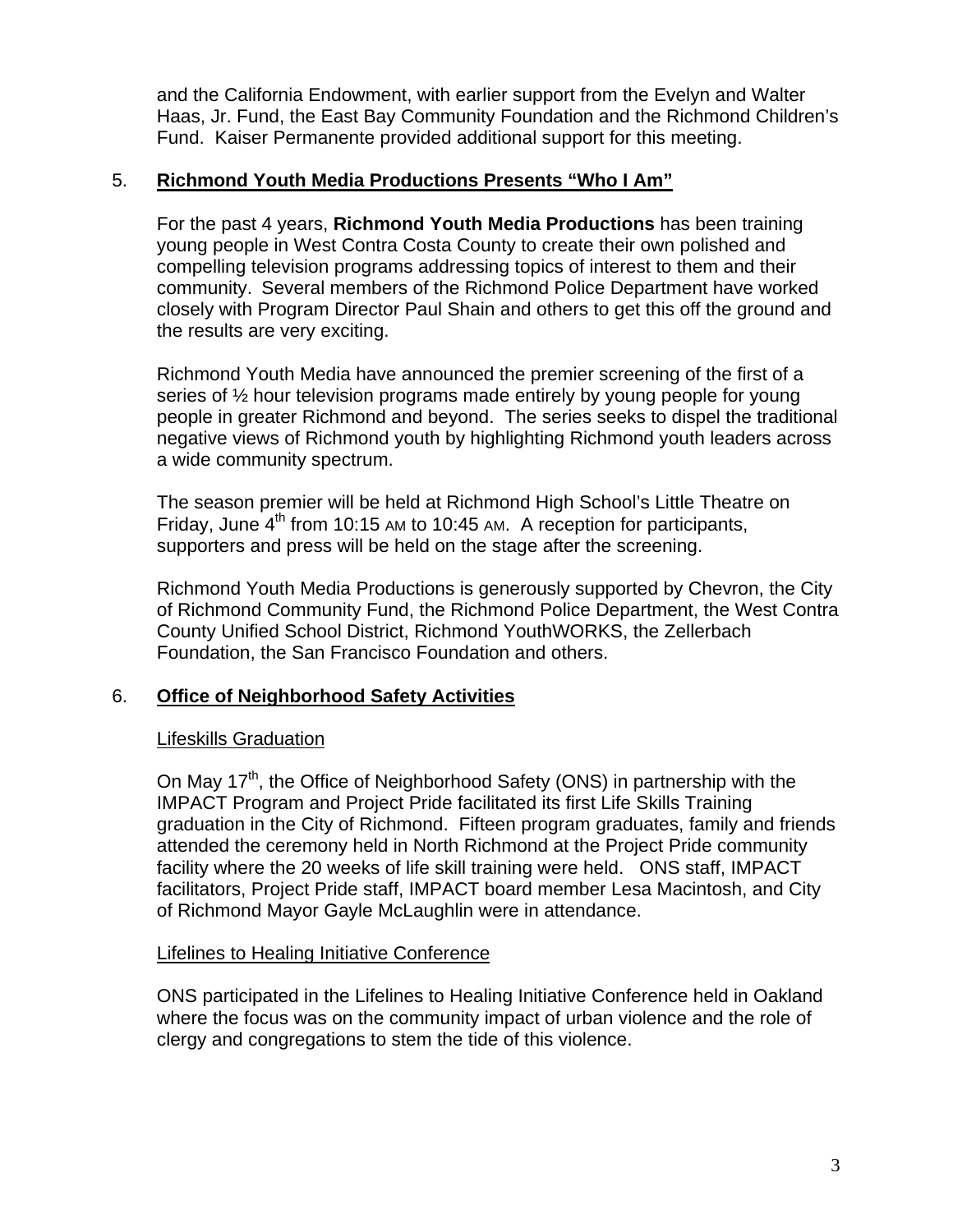# 7. **Via Verde Sinkhole Update**

Significant activities this past week related to effectuating the repair of the sinkhole on Via Verde were as follows:

- The expedited bid process for the temporary 2-lane access road across the cemetery property adjacent to El Portal was completed. Bids for construction of the access road were received today and are currently being reviewed.
- The City Attorney's Office is still waiting for a response from the cemetery trust attorney for permission to use cemetery property.
- West County Wastewater District is coordinating with PG&E for power service, to route the sewer line through Creekview Condominiums and San Pablo Creek.
- Nichols staff has been in contact with various agencies, including the U.S. Army Corps of Engineers, for permitting purposes.
- California Emergency Management Agency (Cal EMA) continues to gather information on the sinkhole and will make a determination if they will advise the Governor to proclaim an emergency.

## 8. **Trash Assessment Conducted for Compliance with New Municipal Regional Stormwater National Pollution Discharge Elimination System (NPDES) Permit**

During the last two weeks in April, the City and the Watershed Project conducted trash assessments in four locations in Richmond for compliance with the Water Board's newly issued NPDES Permit. Community members, student groups and Baxter, Chevron, and JC Penny employees joined the clean-up efforts. Led by Lynn Scarpa, Stormwater Program Manager, one hundred and twenty (120) volunteers removed and categorized over a thousand pounds of trash from: 1) Baxter Creek by San Pablo Avenue, 2) Shimada Beach, 3) Garrity Creek upstream of Garrity Lake, and 4) Wildcat Creek in the East Bay Regional Park off the parkway.

Polystyrene was the largest percentage of the trash removed, followed by plastic bags and other plastic pieces. Baxter Creek and Shimada Beach are on the State's impaired water body listing for trash. Each site clean-up removed all visual pieces of trash as required by the new NDPES permit. These trash tallies will be used for source identification, tracking trash load reductions and in preparing a long term trash load reduction plan to achieve a "no trash impairment goal" by 2022.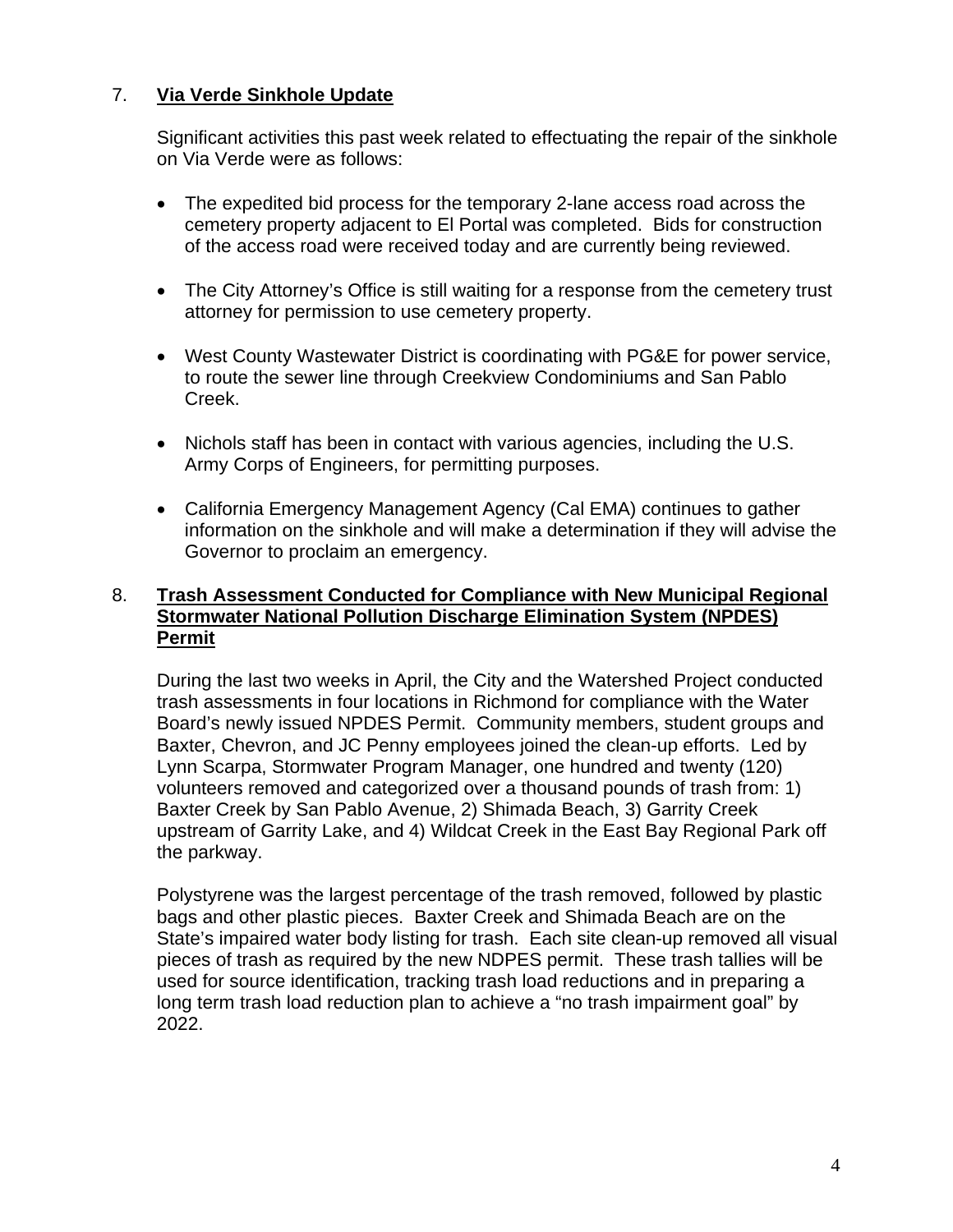# 9. **"Bringing Back the Natives" Tour**

The "Bringing Back the Natives Garden Tour" featured six Richmond gardens and two Richmond nurseries this year. City staff, in a coordinated effort with the Watershed Project, provided answers to participant's questions about gardening without pesticides. The City of Richmond stormwater program supports the tour since these gardens are pesticide free. Pesticides applied around homes and in residential gardens create the largest source of pesticides in our waterways. Tour participants received a garden guide with information on gardening without pesticides. The six gardens received 1,360 visits. Tour registrants included 283 Richmond residents.

# 10. **Public Works Updates**

- Public Works crews will continue monitoring the Via Verdi sinkhole for proper traffic and pedestrian conditions, erosion control, weather conditions, etc., during the current sinkhole soils investigation and future repair construction design phases.
- Work continues on the Main Library roof parapet to prevent water leaks. Works also continues on the Bay View library floor finishing. This work is expected to be completed by the first week in June.
- The Streets Paving crew completed the paving of West Richmond Avenue from Park Plaza to Dornan Drive at the tunnel entrance and 6<sup>th</sup> Street between Pennsylvania Avenue and Ripley Avenue this week. Note that the work on 6<sup>th</sup> Street is in coordination with the "One Block at a Time" program.
- Next week, the Streets paving crew will be exclusively dedicated to repairing potholes throughout the city.

# 11. **Community Meetings on FY 2010/11 Budget**

This past week, the fifth of seven scheduled community budget presentations was conducted at the Nevin Community Center. The two remaining meeting dates and locations are:

| May $27th$ | $7:15$ p.m. | <b>Annex Senior Center</b><br>5801 Huntington Ave. |
|------------|-------------|----------------------------------------------------|
| May $27th$ | 8:00 p.m.   | Sojourner Truth Church<br>2621 Shane Dr.           |

# 12. **Recreation Department Update**

The following are highlights from the Recreation Department for the current week:

 Camping: The Recreation Department, Youth Activities section, will escort two youth to a Leadership Training Camp at the San Luis Reservoir on